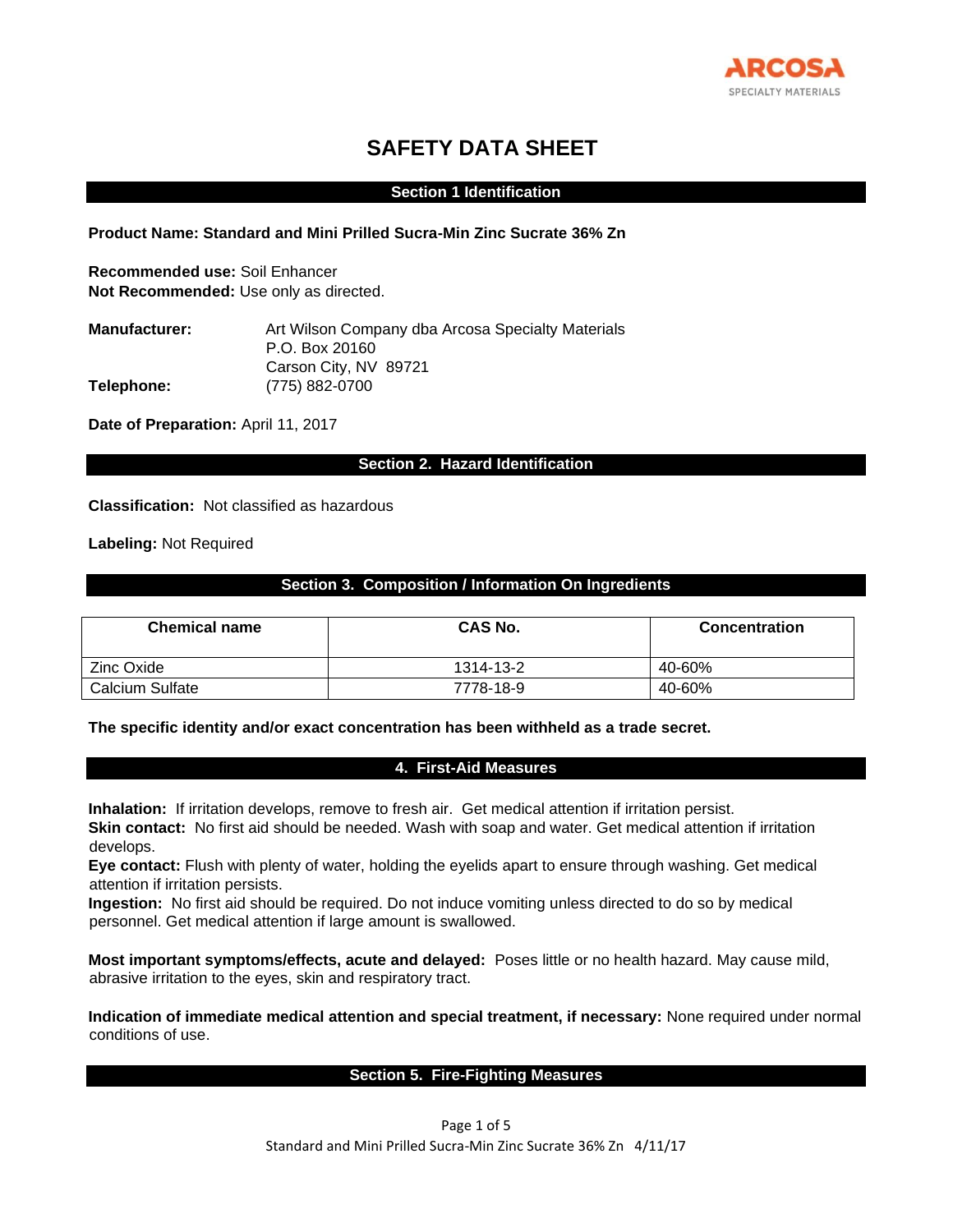

**Suitable (and unsuitable) extinguishing media:** Use media appropriate for the surrounding fire. Cool fire exposed container with water.

**Specific hazards arising from the chemical:** This material is not combustible and presents no fire hazard.

**Special protective equipment and precautions for fire-fighters:** Firefighters should wear positive pressure self-contained breathing apparatus and full protective clothing.

### **Section 6. Accidental Release Measures**

**Personal precautions, protective equipment, and emergency procedures:** Wear appropriate protective equipment. Avoid creating and breathing dust.

**Environmental hazards:** Avoid unintentional release to the environment.

**Methods and materials for containment and cleaning up:** Sweep or vacuum spilled material and place into a container for reuse or disposal.

### **7. Handling and Storage**

**Precautions for safe handling:** Avoid contact with the eyes. Avoid creating and breathing dust.

**Conditions for safe storage, including any incompatibilities:** Keep containers closed when not in use.

### **Section 8. Exposure Controls / Personal Protection**

### **Exposure guidelines:**

| Zinc Oxide      | 5 mg/m <sup>3</sup> TWA (respirable fraction), 15 mg/m <sup>3</sup> TWA (total dust) OSHA PEL<br>2 mg/m <sup>3</sup> TWA, 10 mg/m3 STEL (respirable) ACGIH TLV |
|-----------------|----------------------------------------------------------------------------------------------------------------------------------------------------------------|
| Calcium Sulfate | 5 mg/m <sup>3</sup> TWA (respirable fraction), 15 mg/m <sup>3</sup> TWA (total dust) OSHA PEL<br>10 mg/m <sup>3</sup> TWA (inhalable) ACGIH TLV                |

### **Appropriate engineering controls:**

**Engineering Controls:** Good outdoor ventilation should be adequate under normal conditions.

### **Individual protection measures, such as personal protective equipment:**

**Respiratory protection:** In operations where the occupational exposure limits are exceeded, a NIOSH approved respirator with dust/mist cartridges or supplied air respirator should be used. Respirator selection and use should be based on contaminant type, form and concentration. Follow applicable regulations and good Industrial Hygiene practice.

**Eye protection:** Follow facility requirements. Dust goggles recommended for dusty conditions. **Skin protection:** Abrasive resistant gloves are recommended to prevent skin abrasions. **Other:**  None required.

# **Section 9. Physical and Chemical Properties**

**Appearance:** Black pellets **Odor:** Odorless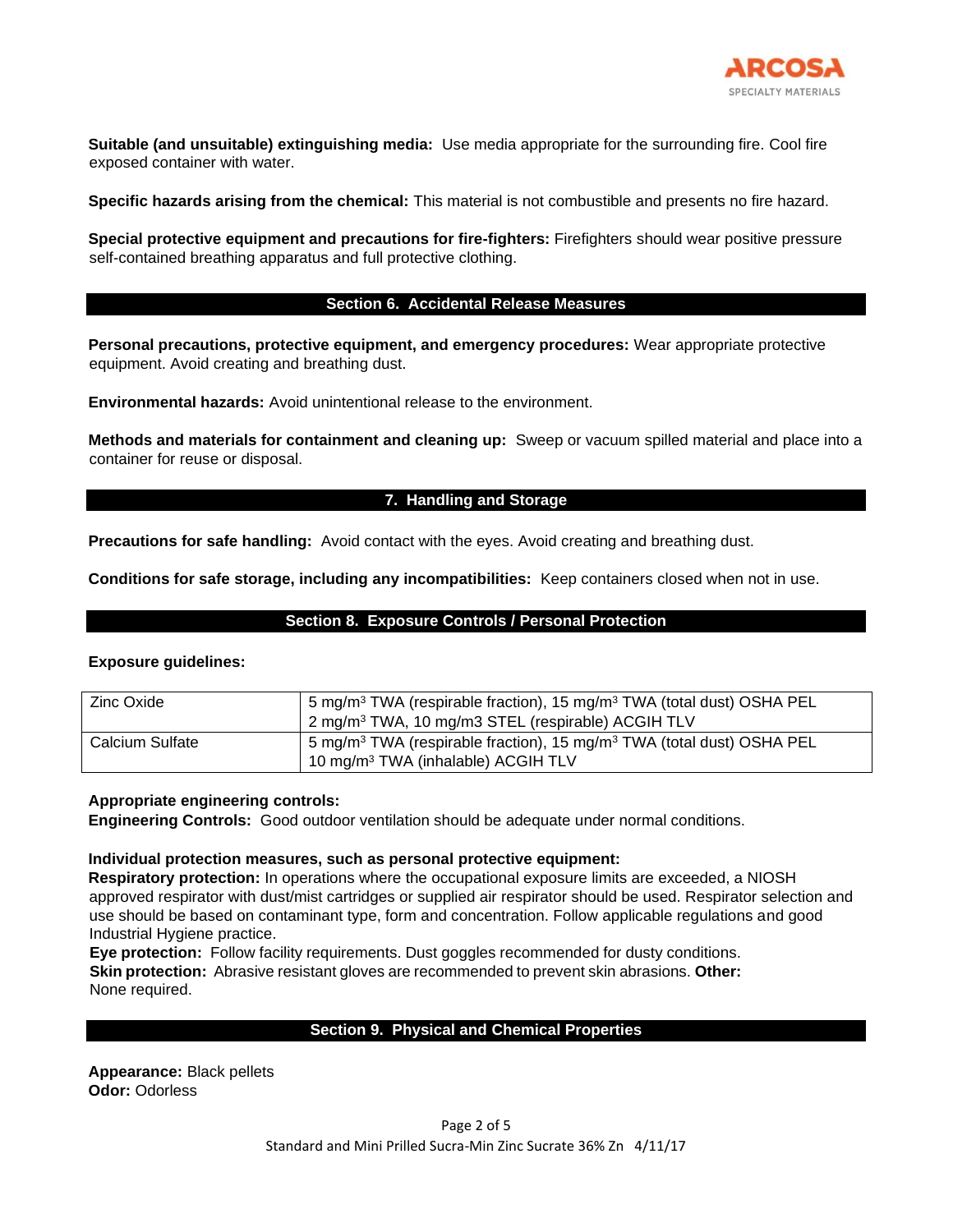

| Odor threshold: Not applicable                        | pH: Not applicable                        |  |  |
|-------------------------------------------------------|-------------------------------------------|--|--|
| Melting Point/Freezing Point: >2372°F />1300°C        | <b>Boiling point: Not applicable</b>      |  |  |
| Flash point: Not applicable                           | Evaporation rate: Not applicable          |  |  |
| Flammability (solid, gas): Not flammable              |                                           |  |  |
| Flammable limits: LEL: Not applicable                 | <b>UEL:</b> Not applicable                |  |  |
| Vapor pressure: Not applicable                        | Vapor density: Not applicable             |  |  |
| Relative density: 2.5                                 | <b>Solubility in Water: Slight</b>        |  |  |
| Partition coefficient: n-ctanol/water: Not applicable | Auto-ignition temperature: Not applicable |  |  |
| <b>Decomposition Temperature: Not available</b>       | <b>Viscosity: Not applicable</b>          |  |  |

## **Section 10. Stability and Reactivity**

**Reactivity:** None known.

**Chemical stability:** Stable under normal conditions.

**Possibility of hazardous reactions:** None known. .

**Conditions to avoid:** None known.

**Incompatible materials:** Avoid water, diazomethanem aluminum and phosphorus.

**Hazardous decomposition products:** Thermal decomposition may produce oxides of sulfur, oxides of zinc and calcium.

### **Section 11. Toxicological Information**

### **Likely routes of exposure:**

**Inhalation:** Inhalation of dust may cause mild irritation of mucous membranes and upper respiratory tract. **Ingestion:** Swallowing large amounts may cause gastric upset and nausea. **Skin contact:** No adverse effects are expected. May cause mechanical irritation. **Eye contact**: Dust may cause mechanical irritation with redness and tearing.

**Chronic effects:** No adverse effects expected.

**Germ Cell Mutagenicity:** This product is not expected to cause germ cell mutagenicity.

**Developmental / Reproductive Toxicity**: This product is not expected to cause adverse effects on reproduction or development.

**Carcinogenicity:** None of the components are listed as a carcinogen by OSHA, NTP or IARC.

### **Acute Toxicity Values:**

Zinc Oxide: Oral rat LD50 >5000 mg/kg, Inhalation rat LC50 >5.7mg/L/4 hr TWA (no mortality), Dermal rat LD50 >2000 mg/kg

Calcium Sulfate: Oral rat LD50 >2000 mg/kg, Inhalation rat LC50 >3.26 mg/L (no mortality)

### **Section 12. Ecological Information**

### **Ecotoxicity:**

Zinc Oxide: 96 hr LC50 Oncorhynchus mykiss 169 ug/L, 48 hr LC50 Daphnia magna 860 ug/L, 72 hr IC50 Pseudokirchneriella subcapitata 150 ug/L

> Page 3 of 5 Standard and Mini Prilled Sucra-Min Zinc Sucrate 36% Zn 4/11/17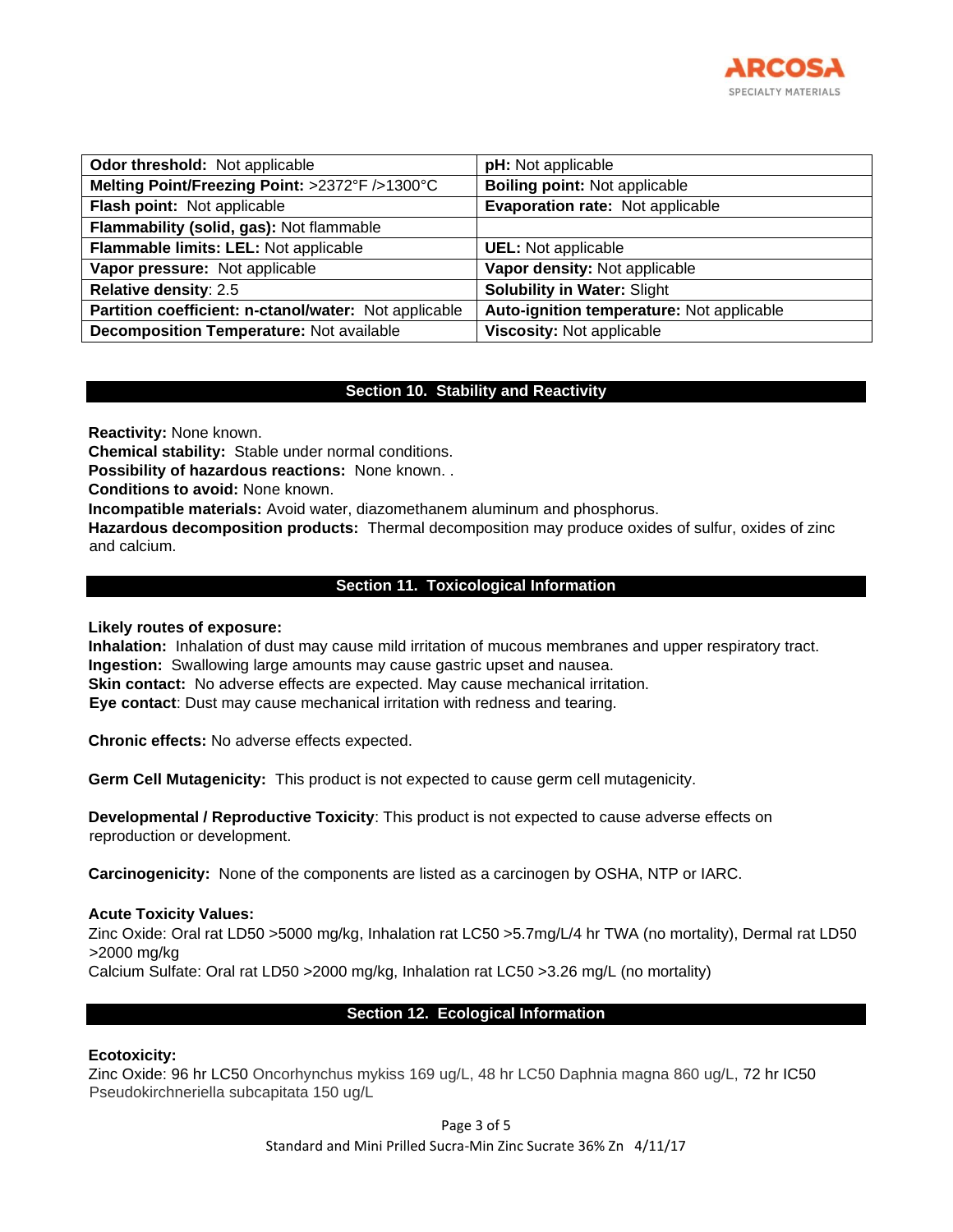

Calcium Sulfate: 96 hr LC50 Oryzias latipes >79 mg/L, 48 hr LC50 daphnia magna >79 mg/L, 72 hr EC50 Pseudokirchneriella subcapitata >79 mg/L

**Persistence and degradability:** Biodegradation is not applicable for inorganic substances. **Bioaccumulative potential:** This product is not expected to bioaccumulate. **Mobility in soil:** No data available **Other adverse effects:** None known.

### **Section 13. Disposal Considerations**

Dispose in accordance with all local, state and federal regulations.

# **Section 14. Transport Information**

|             | <b>UN Number</b> | Proper shipping name                                             | Hazard<br><b>Class</b> | <b>Packing</b><br>Group | Environmental<br>Hazard |
|-------------|------------------|------------------------------------------------------------------|------------------------|-------------------------|-------------------------|
| <b>DOT</b>  |                  | Not Regulated                                                    |                        |                         |                         |
| <b>TDG</b>  |                  | Not Regulated                                                    |                        |                         |                         |
| <b>IMDG</b> | <b>UN3077</b>    | Environmentally<br>Hazardous I<br>Substance, n.o.s. (zinc oxide) | . 9                    | $\mathbf{III}$          | <b>Marine Pollutant</b> |
| <b>IATA</b> | <b>UN3077</b>    | Environmentally<br>Hazardous<br>Substance, n.o.s. (zinc oxide)   | - 9                    | $\mathbf{III}$          | Yes                     |

**Transport in bulk (according to Annex II of MARPOL 73/78 and the IBC Code):** Not applicable – product is transported only in packaged form.

**Special precautions:** None known.

# **Section 15. Regulatory Information**

**Safety, health, and environmental regulations specific for the product in question.** 

**CERCLA Section 103**: The normal application of fertilizers is exempt from CERCLA reporting.

**SARA Hazard Category (311/312):** Not Hazardous

**EPA SARA 313**: Products used in routine agricultural operations and fertilizers held for resale by retailers is excluded from SARA 313 reporting.

**US TSCA:** All of the components of this material are listed on the Toxic Substances Control Act (TSCA) Chemical Substances Inventory or are exempt.

# **Section 16. Other Information**

**NFPA Rating:**  $\text{Health} = 0$  Flammability = 0 Instability = 0

Page 4 of 5

Standard and Mini Prilled Sucra-Min Zinc Sucrate 36% Zn 4/11/17